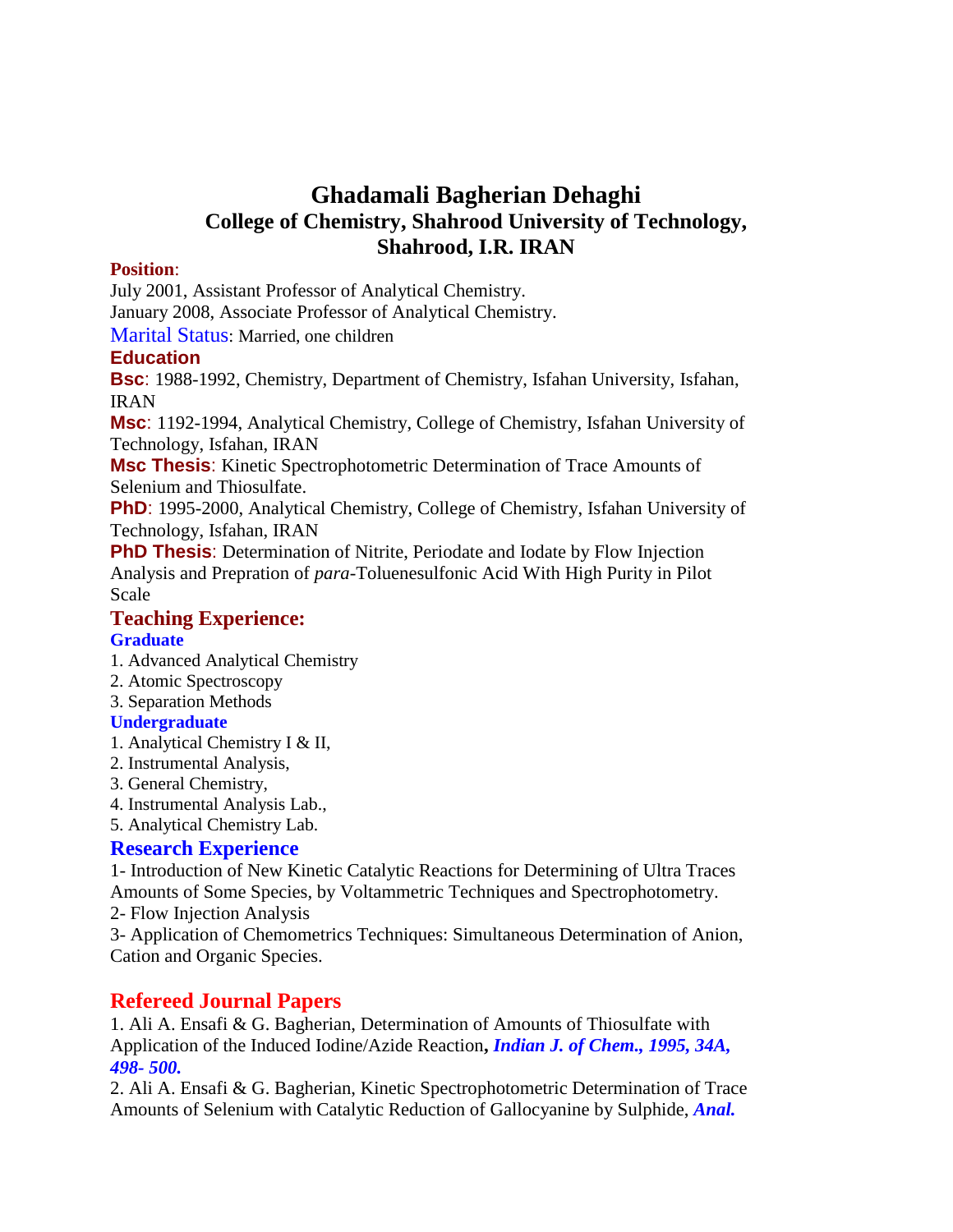#### *Letters,* **28(2), (1995) 335- 347.**

3. Ali A. Ensafi, & G. Bagherian Dehaghi, Ultra-Trace Analysis of Nitrite in Food Samples by Flow Injection with Spectrophotometric Detection*, Fresenius J. Anal. Chem.,363, (***1999) 131- 133.**

4. Ali A. Ensafi, G. Bagherian Dehaghei, Flow Injection Simultaneous Determination of Iodate and Periodate by Spectrophotometric and Spectrofluorimetric Detection, *Anal Sci.***, 2000, 16, 1- 4.**

5. Ali A. Ensafi & G. Bagherian, Spectrofluorometric Flow Injection Determination of Trace Amounts of Periodate*, Spectrochim. Acta, Part A,* **2001, 57(9), 1739-43.**

6. Habibollah Eskandari and Ghadamali Bagherian Dehaghi; H-Point Standard Addition Method for Simultaneous Determination of Palladium and Cobalt *Microchim. Acta 146, (2004) 265–270***.**

7. H. Eskandari, G. H. Imanzadeh Karkaragh, A. Ghanbari Saghseloo and G. Bagherian Dehaghi, Spectrophotometric and AAS Determination Of Trace Amounts of Cobalt After Preconcentration By using α- Benzilmonoxime- Microcrystalline Naphthalene. *Anal. Sci., 20, (2004) 1227-1230.*

8 - Arab Chamjangali, M., Bagherian, G., Azizi, G., Simultaneous Determination of Cobalt, Nickel and Palladium in Micellar Media using Partial Least Square Regression and Direct Orthogonal Signal Correction, *Spectrochimica Acta Part A, 2005, Vol 62 pp 189-196.*

9 - Arab Chamjangali, M**.**, Keley, V., Bagherian, G., Kinetic Spectrophotometric Determination of Ultra Trace Amounts of Oxalate Based on an Activation Effect, *Anal. Sci., 2006, Vol. 22, 333-336.*

10- Bagherian, G., Arab Chamjangali, M., Eskandari, H., Simultaneous determination of cobalt and palladium in micellar media using H-point standard addition method and partial least square regression, *Spectrochimica Acta Part A, 67 (2007) 378-384.*

11- Arab Chamjangali, M., Bagherian, G., Salek-Gilani, N., Determination of Trace Amounts of Thiocyanate by a New Kinetic Procedure Based on an Induction Period, *Spectrochimica Acta Part A,67 (2007)1252-1256.*

12-Arab Chamjangali, M., Beglari, M., Bagherian, G., Prediction of cytotoxity data (CC50) of anti-HIV 5-pheny-l phenylamino-1*H*-imidazole derivatives by artificial neural network trained with Levenberg-Marquardt algorithm, *Journal of molecular graphics and modeling 26 (2007) 360-367.*

13- Arab Chamjangali, M., Bagherian, G., Sabbaghian, H.R., Cathodic adsorptive stripping voltammetric determination of molybdenum using Mo-Cr-pyrocatechol violet ternary complex. *Eurasian Journal of Analytical Chemistry 3 (2008) 254-269.*

14- Bagherian, G., Arab Chamjangali, M., Berenji, Z., Kinetic Spectrophotometric Determination of Trace Amounts of Thiocyanate Based on its Catalytic Effect on the Bromate-Crystal Violet Reaction in Biological Samples. *Eurasian Journal of Analytical Chemistry 3 (2008) 393-403.*

15- Goudarzi, N., Arab Chamjangali, M., Bagherian, G., Silicon-29 NMR Study of Alkaline Aqueous and Alcoholic Tri-butylmethyl Ammonium (TBMA) Silicate Solutions, *Spectroscopy Letters 42 (2009) 20- 27.*

16- Arab Chamjangali, M., Bagherian, G., Ameri, S., A new induction period based reaction rate method for determination trace amounts of phenylhydrazine in water samples. *Journal of hazardous materials*, *166 (2009) 701-705.*

17- Arab Chamjangali, M., Bagherian, G., Salek-Gilani, N., New Induction Period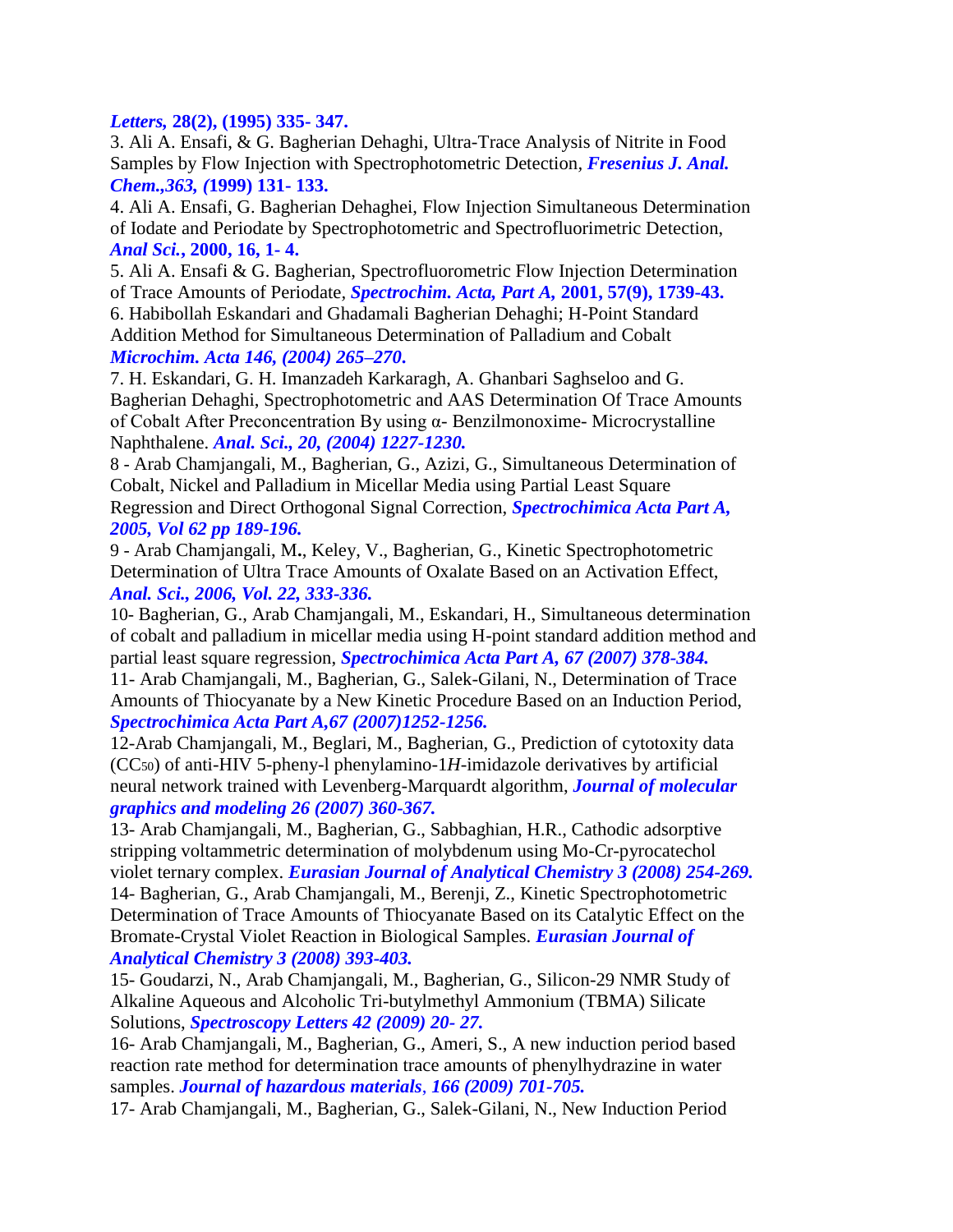Based Kinetic Spectrophotometric Method for the Determination of Iron (II) in Pharmaceutical Products. *Acta Chimica Slovenica, 56 (2009) 434.*

18 - Goudarzi, N., Goodarzi, M., Arab Chamjangali, M., Bagherian, G., Study of the ethanolic tributylmethylammonium aluminosilicate solutions using 27Al NMR, *Journal of Molecular Structure, 930 (2009) 2-8.*

19- Bagherian G., Arab Chamjangali M, and Brenji Z., **Determination of Iron(II) in Pharmaceutical Based on Its Catalytic Effect on the Bromate– Crystal violet Reaction by Spectrophotometric Detection,** *Eurasian J. Anal. Chem. 4(3) (2009) 285-293.*

20- Bagherian, G., Arab Chamjangali, M., Goudarzi, N., Namazi, N., Selective spectrophotometric determination of periodate based on its reaction with methylene green and its application to indirect determination of ethylene glycol and glycerol. *Spectrochimica Acta Part A, 76(1) (2010) 29-32.* 

21- MA Chamjangali, L Sharif-Razavian, B Bahramian, G Bagherian, [Synthesis and application](https://scholar.google.com/citations?view_op=view_citation&hl=en&user=u0x7b8YAAAAJ&cstart=20&pagesize=80&sortby=pubdate&citation_for_view=u0x7b8YAAAAJ:Tyk-4Ss8FVUC)  [of a functionalized polystyrene resin for on-line preconcentration and determination of cobalt \(II\)](https://scholar.google.com/citations?view_op=view_citation&hl=en&user=u0x7b8YAAAAJ&cstart=20&pagesize=80&sortby=pubdate&citation_for_view=u0x7b8YAAAAJ:Tyk-4Ss8FVUC)  [in water samples by flow injection/FAAS,](https://scholar.google.com/citations?view_op=view_citation&hl=en&user=u0x7b8YAAAAJ&cstart=20&pagesize=80&sortby=pubdate&citation_for_view=u0x7b8YAAAAJ:Tyk-4Ss8FVUC) *Journal of the Brazilian Chemical Society 21 (3) (2010) 525-532*

22- N Goudarzi, MA Chamjangali, G Bagherian, [Application of 29 Si NMR spectroscopy to](https://scholar.google.com/citations?view_op=view_citation&hl=en&user=u0x7b8YAAAAJ&cstart=20&pagesize=80&sortby=pubdate&citation_for_view=u0x7b8YAAAAJ:aqlVkmm33-oC)  [study of alkaline aqueous and alcoholic tetraoctylammonium \(TOA\) silicate solutions,](https://scholar.google.com/citations?view_op=view_citation&hl=en&user=u0x7b8YAAAAJ&cstart=20&pagesize=80&sortby=pubdate&citation_for_view=u0x7b8YAAAAJ:aqlVkmm33-oC) *Journal of Molecular Structure 982 (1) (2010) 127-132*

23- MA Chamjangali, S Soltanpanah, G Bagherian, AH Amin, [Development of a Simple and](https://scholar.google.com/citations?view_op=view_citation&hl=en&user=u0x7b8YAAAAJ&cstart=20&pagesize=80&sortby=pubdate&citation_for_view=u0x7b8YAAAAJ:kNdYIx-mwKoC)  Inexpensive Optical Absorption One‐[Shot Sensor Membrane for Detection and Determination of](https://scholar.google.com/citations?view_op=view_citation&hl=en&user=u0x7b8YAAAAJ&cstart=20&pagesize=80&sortby=pubdate&citation_for_view=u0x7b8YAAAAJ:kNdYIx-mwKoC)  [Cyanide Ions in Water Samples,](https://scholar.google.com/citations?view_op=view_citation&hl=en&user=u0x7b8YAAAAJ&cstart=20&pagesize=80&sortby=pubdate&citation_for_view=u0x7b8YAAAAJ:kNdYIx-mwKoC) *Journal of the Chinese Chemical Society 58 (1) (2011) 118-125*

24- MA Chamjangali, G Bagherian, A Mokhlesian, B Bahramian, [Synthesis and application of](https://scholar.google.com/citations?view_op=view_citation&hl=en&user=u0x7b8YAAAAJ&cstart=20&pagesize=80&sortby=pubdate&citation_for_view=u0x7b8YAAAAJ:_FxGoFyzp5QC)  [chloromethylated polystyrene modified with 1-phenyl-1, 2-propanedione-2-oxime](https://scholar.google.com/citations?view_op=view_citation&hl=en&user=u0x7b8YAAAAJ&cstart=20&pagesize=80&sortby=pubdate&citation_for_view=u0x7b8YAAAAJ:_FxGoFyzp5QC)  [thiosemicarbazone \(PPDOT\) as a new sorbent for the on-line preconcentration and determination](https://scholar.google.com/citations?view_op=view_citation&hl=en&user=u0x7b8YAAAAJ&cstart=20&pagesize=80&sortby=pubdate&citation_for_view=u0x7b8YAAAAJ:_FxGoFyzp5QC)  [of copper in water, soil, and food samples by FAAS,](https://scholar.google.com/citations?view_op=view_citation&hl=en&user=u0x7b8YAAAAJ&cstart=20&pagesize=80&sortby=pubdate&citation_for_view=u0x7b8YAAAAJ:_FxGoFyzp5QC) *Journal of hazardous materials 192 (3) (2011) 1641-1649*

25- MA Chamjangali, G Bagherian, S Mehrjoo-Irani, [Determination of Piroxicam in different](https://scholar.google.com/citations?view_op=view_citation&hl=en&user=u0x7b8YAAAAJ&cstart=20&pagesize=80&sortby=pubdate&citation_for_view=u0x7b8YAAAAJ:dhFuZR0502QC)  [pharmaceutical products by a simple kinetic procedure based on an induction period effect,](https://scholar.google.com/citations?view_op=view_citation&hl=en&user=u0x7b8YAAAAJ&cstart=20&pagesize=80&sortby=pubdate&citation_for_view=u0x7b8YAAAAJ:dhFuZR0502QC) *Analytical Chemistry Letters 2 (1) (2012) 44-55*

26- N Goudarzi, KH Aghajanpoor, G Bagherian, AH Amin, [Determination of Trace Amounts of](https://scholar.google.com/citations?view_op=view_citation&hl=en&user=RPgtGk4AAAAJ&cstart=20&pagesize=80&citation_for_view=RPgtGk4AAAAJ:_kc_bZDykSQC)  [Copper \(I\) in Water and Soil Samples Using Directly Suspended Droplet Microextraction-flame](https://scholar.google.com/citations?view_op=view_citation&hl=en&user=RPgtGk4AAAAJ&cstart=20&pagesize=80&citation_for_view=RPgtGk4AAAAJ:_kc_bZDykSQC)  [Atomic Absorption Spectrometry \(DSDME-FAAS\),](https://scholar.google.com/citations?view_op=view_citation&hl=en&user=RPgtGk4AAAAJ&cstart=20&pagesize=80&citation_for_view=RPgtGk4AAAAJ:_kc_bZDykSQC) *Analytical Chemistry Letters 2 (2) (2012) 103-113*

27- G Bagherian, MA Chamjangali, AH Amin, S Ameri, [Selective kinetic-spectrophotometric](https://scholar.google.com/citations?view_op=view_citation&hl=en&user=u0x7b8YAAAAJ&cstart=20&pagesize=80&sortby=pubdate&citation_for_view=u0x7b8YAAAAJ:Wp0gIr-vW9MC)  [determination of trace amounts of As \(III\) based on an induction period,](https://scholar.google.com/citations?view_op=view_citation&hl=en&user=u0x7b8YAAAAJ&cstart=20&pagesize=80&sortby=pubdate&citation_for_view=u0x7b8YAAAAJ:Wp0gIr-vW9MC) *Eurasian Journal of Analytical Chemistry 7 (2)(2012) 78-88*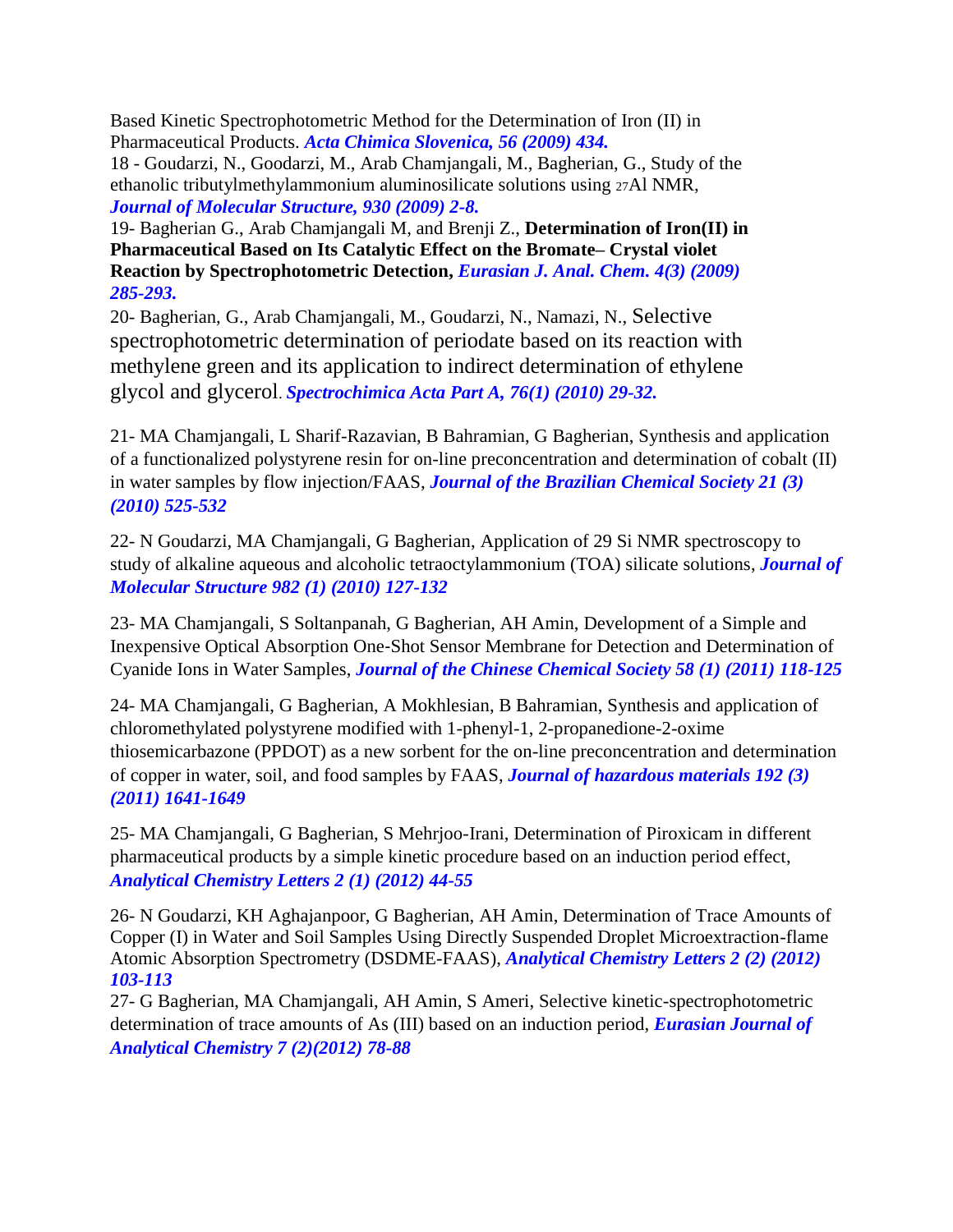28- MA Chamjangali, G Bagherian, B Bahramian, BF Rad, [Synthesis and application of multiple](https://scholar.google.com/citations?view_op=view_citation&hl=en&user=u0x7b8YAAAAJ&sortby=pubdate&citation_for_view=u0x7b8YAAAAJ:bEWYMUwI8FkC)  [rods gold–zinc oxide nanostructures in the photocatalytic degradation of methyl orange,](https://scholar.google.com/citations?view_op=view_citation&hl=en&user=u0x7b8YAAAAJ&sortby=pubdate&citation_for_view=u0x7b8YAAAAJ:bEWYMUwI8FkC) *International Journal of Environmental Science and Technology 12 (1) (2015) 151-160*

29- MA Chamjangali, G Bagherian, M Ashrafi, AH Amin, [Prediction of the anti-HIV activities](https://scholar.google.com/citations?view_op=view_citation&hl=en&user=u0x7b8YAAAAJ&sortby=pubdate&citation_for_view=u0x7b8YAAAAJ:NMxIlDl6LWMC)  [of PETT analogs as non-nucleoside HIV-1 reverse transcriptase inhibitors by linear and non](https://scholar.google.com/citations?view_op=view_citation&hl=en&user=u0x7b8YAAAAJ&sortby=pubdate&citation_for_view=u0x7b8YAAAAJ:NMxIlDl6LWMC)[linear QSAR models,](https://scholar.google.com/citations?view_op=view_citation&hl=en&user=u0x7b8YAAAAJ&sortby=pubdate&citation_for_view=u0x7b8YAAAAJ:NMxIlDl6LWMC) *Journal of Applied Chemistry Vol 9 (32) (2015) 23-33*

30- MA Chamjangali, G Bagherian, N Goudarzi, S Mehrjoo-Irani, [A new and sensitive reaction](https://scholar.google.com/citations?view_op=view_citation&hl=en&user=u0x7b8YAAAAJ&sortby=pubdate&citation_for_view=u0x7b8YAAAAJ:blknAaTinKkC)  [rate method for spectrophotometric determination of trace amounts of thiourea in different water](https://scholar.google.com/citations?view_op=view_citation&hl=en&user=u0x7b8YAAAAJ&sortby=pubdate&citation_for_view=u0x7b8YAAAAJ:blknAaTinKkC)  [samples based on an induction period,](https://scholar.google.com/citations?view_op=view_citation&hl=en&user=u0x7b8YAAAAJ&sortby=pubdate&citation_for_view=u0x7b8YAAAAJ:blknAaTinKkC) *Journal of Analytical Science and Technology 6 (1) (2015) 1*

31- N Goudarzi, S Farsimadan, MA Chamjangali, GA Bagherian, [Optimization of modified](https://scholar.google.com/citations?view_op=view_citation&hl=en&user=u0x7b8YAAAAJ&sortby=pubdate&citation_for_view=u0x7b8YAAAAJ:hMod-77fHWUC)  [dispersive liquid–liquid microextraction coupled with high](https://scholar.google.com/citations?view_op=view_citation&hl=en&user=u0x7b8YAAAAJ&sortby=pubdate&citation_for_view=u0x7b8YAAAAJ:hMod-77fHWUC)‐performance liquid chromatography [for the simultaneous preconcentration and determination of nitrazepam and midazolam drugs: An](https://scholar.google.com/citations?view_op=view_citation&hl=en&user=u0x7b8YAAAAJ&sortby=pubdate&citation_for_view=u0x7b8YAAAAJ:hMod-77fHWUC)  [experimental design,](https://scholar.google.com/citations?view_op=view_citation&hl=en&user=u0x7b8YAAAAJ&sortby=pubdate&citation_for_view=u0x7b8YAAAAJ:hMod-77fHWUC) *Journal of separation science 38 (10) (2015) 1673-1679*

32- MA Chamjangali, N Goudarzi, G Bagherian, AA Reskety, [Development of a new](https://scholar.google.com/citations?view_op=view_citation&hl=en&user=u0x7b8YAAAAJ&sortby=pubdate&citation_for_view=u0x7b8YAAAAJ:BqipwSGYUEgC)  [electrochemical sensor for verapamil based on multi-walled carbon nanotube immobilized on](https://scholar.google.com/citations?view_op=view_citation&hl=en&user=u0x7b8YAAAAJ&sortby=pubdate&citation_for_view=u0x7b8YAAAAJ:BqipwSGYUEgC)  [glassy carbon electrode,](https://scholar.google.com/citations?view_op=view_citation&hl=en&user=u0x7b8YAAAAJ&sortby=pubdate&citation_for_view=u0x7b8YAAAAJ:BqipwSGYUEgC) *Measurement 71 (2015) 23-30*

33- N Goudarzi, S Farsimadan, M Arab Chamjangali, GA Bagherian, [Development of coupled](https://scholar.google.com/citations?view_op=view_citation&hl=en&user=u0x7b8YAAAAJ&sortby=pubdate&citation_for_view=u0x7b8YAAAAJ:NaGl4SEjCO4C)  ultrasound‐assisted and reversed‐[phase dispersive liquid–liquid microextraction before high](https://scholar.google.com/citations?view_op=view_citation&hl=en&user=u0x7b8YAAAAJ&sortby=pubdate&citation_for_view=u0x7b8YAAAAJ:NaGl4SEjCO4C)‐ [performance liquid chromatography for the sensitive determination of vitamin A and vitamin E in](https://scholar.google.com/citations?view_op=view_citation&hl=en&user=u0x7b8YAAAAJ&sortby=pubdate&citation_for_view=u0x7b8YAAAAJ:NaGl4SEjCO4C)  [oil samples,](https://scholar.google.com/citations?view_op=view_citation&hl=en&user=u0x7b8YAAAAJ&sortby=pubdate&citation_for_view=u0x7b8YAAAAJ:NaGl4SEjCO4C) *Journal of separation science 38 (18) (2015) 3254-3261*

34- MA Chamjangali, G Bagherian, A Javid, S Boroumand, N Farzaneh, [Synthesis of Ag–ZnO](https://scholar.google.com/citations?view_op=view_citation&hl=en&user=u0x7b8YAAAAJ&sortby=pubdate&citation_for_view=u0x7b8YAAAAJ:ns9cj8rnVeAC)  [with multiple rods \(multipods\) morphology and its application in the simultaneous photo](https://scholar.google.com/citations?view_op=view_citation&hl=en&user=u0x7b8YAAAAJ&sortby=pubdate&citation_for_view=u0x7b8YAAAAJ:ns9cj8rnVeAC)[catalytic degradation of methyl orange and methylene blue,](https://scholar.google.com/citations?view_op=view_citation&hl=en&user=u0x7b8YAAAAJ&sortby=pubdate&citation_for_view=u0x7b8YAAAAJ:ns9cj8rnVeAC) *Spectrochimica Acta Part A: Molecular and Biomolecular Spectroscopy 150 (2015) 230-237*

35- M Arab Chamjangali, AA Reskety, N Goudarzi, G Bagherian, [Methylthiouracil](https://scholar.google.com/citations?view_op=view_citation&hl=en&user=u0x7b8YAAAAJ&sortby=pubdate&citation_for_view=u0x7b8YAAAAJ:RGFaLdJalmkC)‐modified [Carbon Paste Electrode as a New Voltammetric Sensor Based on a 1, 4](https://scholar.google.com/citations?view_op=view_citation&hl=en&user=u0x7b8YAAAAJ&sortby=pubdate&citation_for_view=u0x7b8YAAAAJ:RGFaLdJalmkC)‐Michael Addition [Reaction for Detection of Dopamine,](https://scholar.google.com/citations?view_op=view_citation&hl=en&user=u0x7b8YAAAAJ&sortby=pubdate&citation_for_view=u0x7b8YAAAAJ:RGFaLdJalmkC) *Electroanalysis 27 (12) (2015) 2708-2717*

36- G Bagherian, M Arab Chamjangali, H Mohammadian, [H-point Standard Addition Method](https://scholar.google.com/citations?view_op=view_citation&hl=en&user=u0x7b8YAAAAJ&sortby=pubdate&citation_for_view=u0x7b8YAAAAJ:g5m5HwL7SMYC)  [\(HPSAM\) for Simultaneous Spectrophotometric Determination of Cu \(II\) and Pd \(II\) by 1-\(2](https://scholar.google.com/citations?view_op=view_citation&hl=en&user=u0x7b8YAAAAJ&sortby=pubdate&citation_for_view=u0x7b8YAAAAJ:g5m5HwL7SMYC) [thiazolylazo\)-2-naphthol \(TAN\) in Micellar Media,](https://scholar.google.com/citations?view_op=view_citation&hl=en&user=u0x7b8YAAAAJ&sortby=pubdate&citation_for_view=u0x7b8YAAAAJ:g5m5HwL7SMYC) *Analytical Chemistry Letters 6 (2) (2016) 181-192*

37*-* M Pouyan, G Bagherian, N Goudarzi, [Determination of ultra-trace palladium \(II\) in water,](https://scholar.google.com/citations?view_op=view_citation&hl=en&user=RPgtGk4AAAAJ&cstart=20&pagesize=80&citation_for_view=RPgtGk4AAAAJ:blknAaTinKkC)  [soil, and food samples by dispersive liquid](https://scholar.google.com/citations?view_op=view_citation&hl=en&user=RPgtGk4AAAAJ&cstart=20&pagesize=80&citation_for_view=RPgtGk4AAAAJ:blknAaTinKkC)‐liquid microextraction-atomic absorption [spectrometry using 2-mercaptobenzimidazole as a complexing agent,](https://scholar.google.com/citations?view_op=view_citation&hl=en&user=RPgtGk4AAAAJ&cstart=20&pagesize=80&citation_for_view=RPgtGk4AAAAJ:blknAaTinKkC) *Microchemical Journal 127 (2016) 46-51*

38- A Taghani, N Goudarzi, G Bagherian, [Application of multiwalled carbon nanotubes for the](https://scholar.google.com/citations?view_op=view_citation&hl=en&user=RPgtGk4AAAAJ&cstart=20&pagesize=80&citation_for_view=RPgtGk4AAAAJ:O3NaXMp0MMsC)  [preconcentration and determination of organochlorine pesticides in water samples by gas](https://scholar.google.com/citations?view_op=view_citation&hl=en&user=RPgtGk4AAAAJ&cstart=20&pagesize=80&citation_for_view=RPgtGk4AAAAJ:O3NaXMp0MMsC)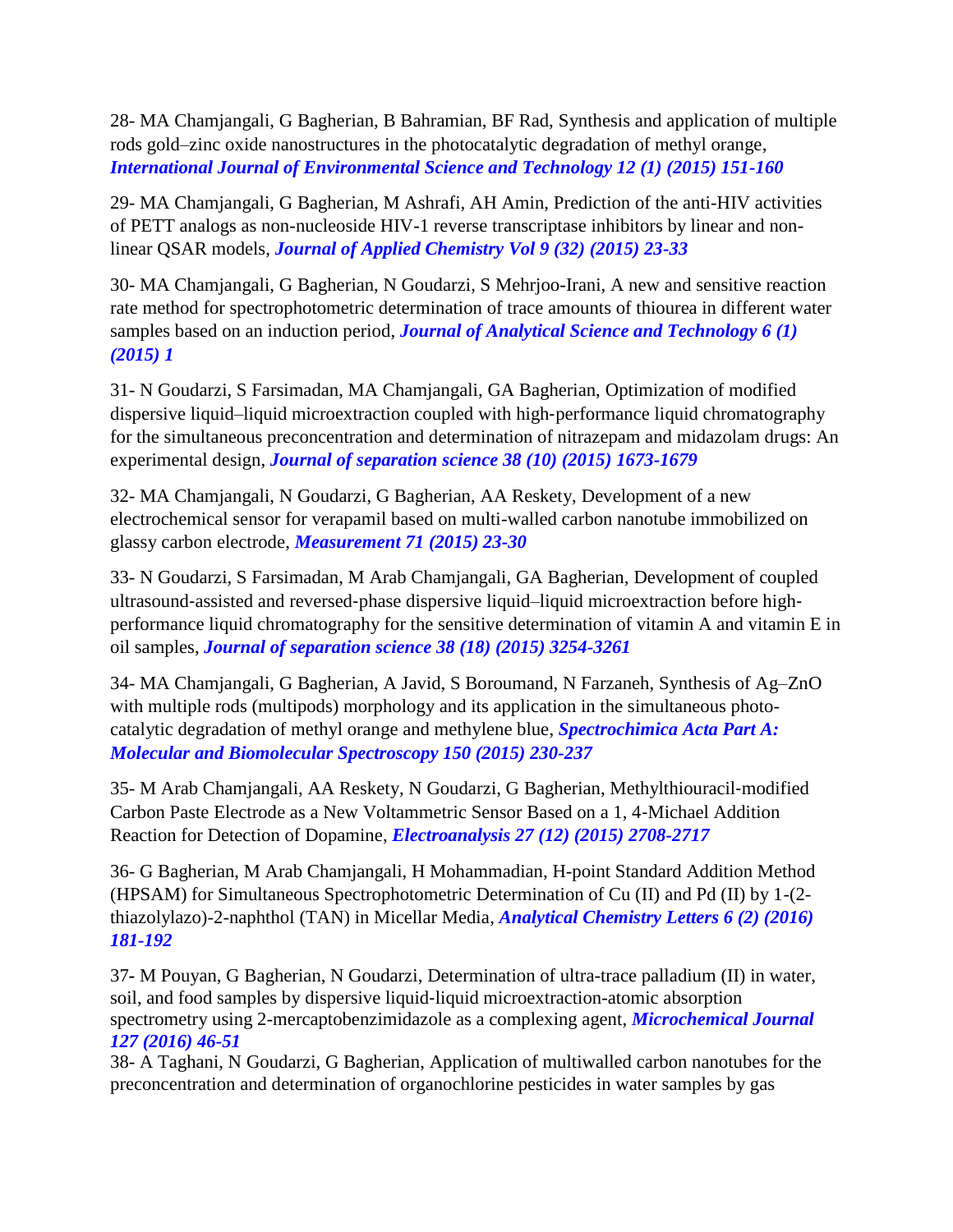[chromatography with mass spectrometry,](https://scholar.google.com/citations?view_op=view_citation&hl=en&user=RPgtGk4AAAAJ&cstart=20&pagesize=80&citation_for_view=RPgtGk4AAAAJ:O3NaXMp0MMsC) *JOURNAL OF SEPARATION SCIENCE 39 (21) (2016) 4219–4226*

39- S Farsimadan, N Goudarzi, MA Chamjangali, G Bagherian, [Optimization of ultrasound](https://scholar.google.com/citations?view_op=view_citation&hl=en&user=u0x7b8YAAAAJ&sortby=pubdate&citation_for_view=u0x7b8YAAAAJ:70eg2SAEIzsC)[assisted dispersive liquid-liquid microextraction based on solidification](https://scholar.google.com/citations?view_op=view_citation&hl=en&user=u0x7b8YAAAAJ&sortby=pubdate&citation_for_view=u0x7b8YAAAAJ:70eg2SAEIzsC) of floating organic [droplets by experimental design methodologies for determination of three anti-anxiety drugs in](https://scholar.google.com/citations?view_op=view_citation&hl=en&user=u0x7b8YAAAAJ&sortby=pubdate&citation_for_view=u0x7b8YAAAAJ:70eg2SAEIzsC)  [human serum and urine samples by high performance liquid chromatography,](https://scholar.google.com/citations?view_op=view_citation&hl=en&user=u0x7b8YAAAAJ&sortby=pubdate&citation_for_view=u0x7b8YAAAAJ:70eg2SAEIzsC) *Microchemical Journal 128 (2016) 47-54.*

40- S Boroumand, MA Chamjangali, G Bagherian, [Double injection/single detection asymmetric](https://scholar.google.com/citations?view_op=view_citation&hl=en&user=u0x7b8YAAAAJ&sortby=pubdate&citation_for_view=u0x7b8YAAAAJ:SeFeTyx0c_EC)  [flow injection manifold for spectrophotometric determination of ascorbic acid and uric acid:](https://scholar.google.com/citations?view_op=view_citation&hl=en&user=u0x7b8YAAAAJ&sortby=pubdate&citation_for_view=u0x7b8YAAAAJ:SeFeTyx0c_EC)  [Selection the optimal conditions by MCDM approach based on different criteria weighting](https://scholar.google.com/citations?view_op=view_citation&hl=en&user=u0x7b8YAAAAJ&sortby=pubdate&citation_for_view=u0x7b8YAAAAJ:SeFeTyx0c_EC)  [methods,](https://scholar.google.com/citations?view_op=view_citation&hl=en&user=u0x7b8YAAAAJ&sortby=pubdate&citation_for_view=u0x7b8YAAAAJ:SeFeTyx0c_EC) *Spectrochimica Acta Part A: Molecular and Biomolecular Spectroscopy, 174 (2016) 203-213.*

41- M Ashrafi, MA Chamjangali, G Bagherian, N Goudarzi, [Application of linear and non-linear](https://scholar.google.com/citations?view_op=view_citation&hl=en&user=u0x7b8YAAAAJ&sortby=pubdate&citation_for_view=u0x7b8YAAAAJ:pqnbT2bcN3wC)  methods for [modeling removal efficiency of textile dyes from aqueous solutions using magnetic](https://scholar.google.com/citations?view_op=view_citation&hl=en&user=u0x7b8YAAAAJ&sortby=pubdate&citation_for_view=u0x7b8YAAAAJ:pqnbT2bcN3wC)  [Fe 3 O 4 impregnated onto walnut shell,](https://scholar.google.com/citations?view_op=view_citation&hl=en&user=u0x7b8YAAAAJ&sortby=pubdate&citation_for_view=u0x7b8YAAAAJ:pqnbT2bcN3wC) *Spectrochimica Acta Part A: Molecular and Biomolecular Spectroscopy 171, (2017) 268-279*

### **PAPER PRESENTED AT MEETINGS AND CONGRESSES**

**1-** A. A. Ensafi and G. Bagherian, 5th IRANIAN SEMINAR OF ANALYTICAL CHEMISTRY, IsfahanUniversity of Technology, 12-14 Apr. 1994, **Catalytic-Spectrophotometric Determination of Low Levels of Thiosulphate.** 2- A. A. Ensafi, Elham Asgarymogadam and G. Bagherian, 9th Iranian Chemistry and Chemical Engineering, Assr Enghelab Research Complex, 6-8 Sep., 1994, **Spectrophotometric-Flow Injection Analysis Determination of Selenium**. 3- G. Bagherian Dehaghi, A. A. Ensafi and H. S. Ghaziaskar, 12th IRANIAN SEMINAR OF ANALYTICAL CHEMISTRY, Mazandaran University, 28-30 Jan. 2003, **Extraction and spectrophotometric determination of nickel with α-Benzilmonoxime.** 4- H. Eskandari, and G. Bagherian Dehaghi, 13th IRANIAN SEMINAR OF ANALYTICAL CHEMISTRY, Ferdowsi Unieversity Of Mashhad, 18-20 May 2004, **H-Point Standard Addition Method For Simultaneous Determination of**

#### **Palladium and Cobalt.**

5- H. Eskandari, G. H. Imanzadeh Karkaragh and G. Bagherian Dehaghi, 14th IRANIAN Chemestrry and chemical Engineering Congreess, 17-19 Feb. 2004,

**Determination Of Cobalt in Pharmaceuticals and Alloys using α-Benzilmonoxime after Adsorption onto Microcrystalline Naphthalene.** 6- M. Arab Chamjangali, G. Bagherian and H. Eskandari, 14th IRANIAN SEMINAR OF ANALYTICAL CHEMISTRY, Unieversity Of Birjand, 29-31 Agu. 2005, **Application of Direct-Orthogonal Correction-Artificial Neural Network(DOSCANN) to Simultaneous Determination of Cobalt, Nickel and Palladium.** 7- M. Arab Chamjangali, Vahid Keley and G. Bagherian, 14th IRANIAN SEMINAR OF ANALYTICAL CHEMISTRY, Unieversity Of Birjand, 29-31 Agu. 2005,